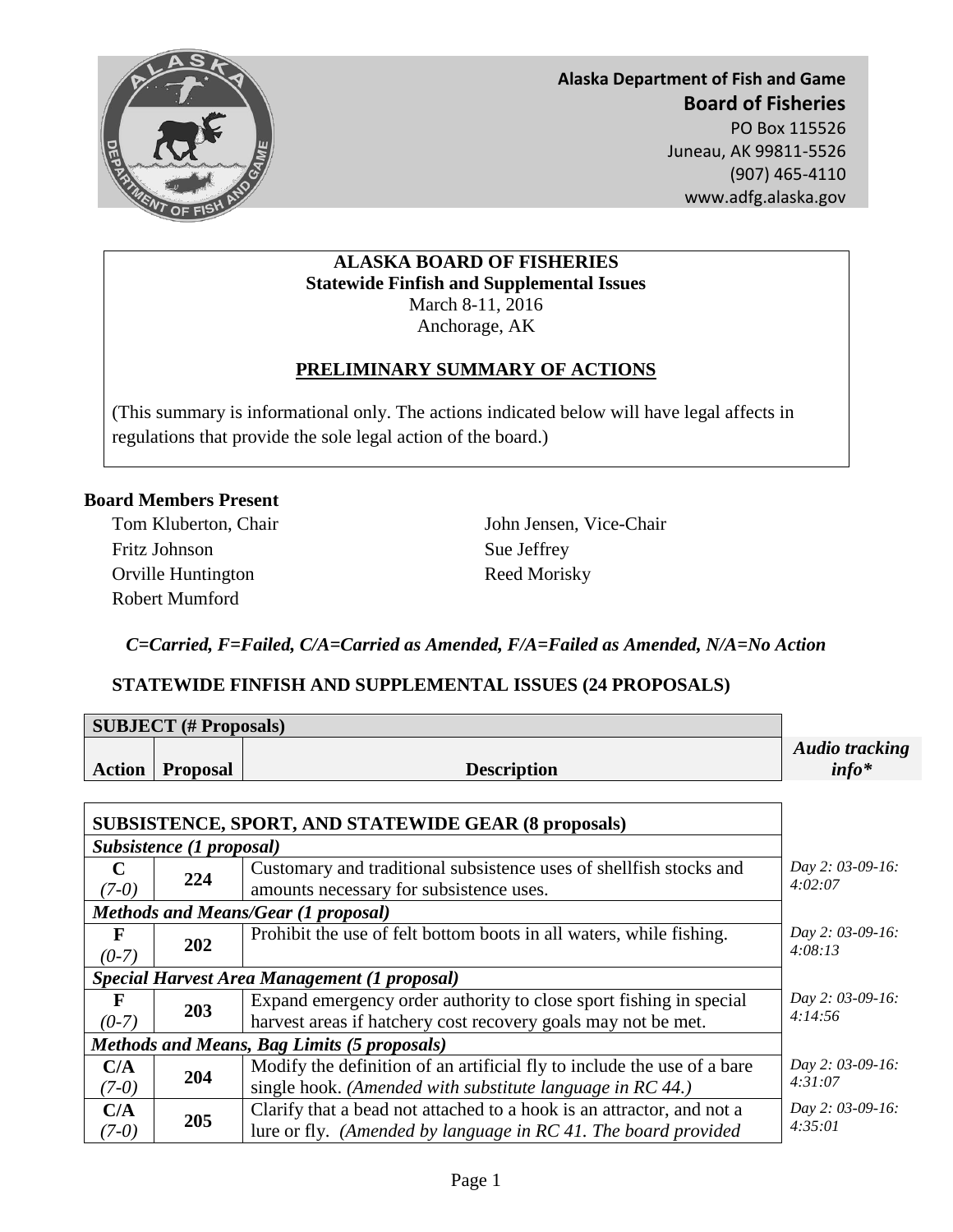

# **Board of Fisheries**  2016 Statewide Finfish and Supplemental Issues Summary of Actions

| <b>SUBJECT</b> (# Proposals) |                              |                                                                                                                                                                                                                                                                        |                                  |
|------------------------------|------------------------------|------------------------------------------------------------------------------------------------------------------------------------------------------------------------------------------------------------------------------------------------------------------------|----------------------------------|
| <b>Action</b>                | <b>Proposal</b>              | <b>Description</b>                                                                                                                                                                                                                                                     | <b>Audio tracking</b><br>$info*$ |
|                              |                              |                                                                                                                                                                                                                                                                        |                                  |
|                              |                              | further clarification that a "weight" is not mandatory.)                                                                                                                                                                                                               |                                  |
| $\mathbf{F}$<br>$(0-7)$      | 206                          | Revise definition of "closely attended" as it applies to coho salmon<br>fishing.                                                                                                                                                                                       | Day 2: 03-09-16:<br>4:40:25      |
| C/A<br>$(7-0)$               | 207                          | Allow a bang stick to be used to dispatch sport-caught fish.<br>(Amended with substitute language in RC 62 and was further<br>amended to include language "from a vessel" in saltwater.)                                                                               | Day 2: 03-09-16:<br>4:44:09      |
| $\mathbf{F}$<br>$(0-7)$      | 208                          | Establish bag limits by port of call.                                                                                                                                                                                                                                  | Day 2: 03-09-16:<br>4:59:23      |
|                              |                              | <b>COMMERCIAL (16 proposals)</b>                                                                                                                                                                                                                                       |                                  |
|                              | Forage Fish (3 proposals)    |                                                                                                                                                                                                                                                                        |                                  |
| $\mathbf{F}$<br>$(1-6)$      | 209                          | Designate Pacific herring as a forage fish.                                                                                                                                                                                                                            | Day 3: 03-10-16:<br>0:00:30      |
| N/A<br>$(0-7)$               | 210                          | Prohibit directed fisheries on forage fish species, for the purpose of<br>fish meal production. (The board took no action because it lacked<br>regulatory authority to direct the use of fishery products beyond<br>harvest.)                                          | Day 3: 03-10-16:<br>0:09:50      |
| N/A<br>$(0-7)$               | 211                          | Prohibit the production of fish meal from whole forage fish. (The<br>board took no action based on action taken on 210.)                                                                                                                                               | Day 3: 03-10-16:<br>0:12:03      |
|                              | <b>Herring (1 proposal)</b>  |                                                                                                                                                                                                                                                                        |                                  |
| N/A<br>$(6-0)$               | 126<br>(From)<br>$2014 - 15$ | Establish a commercial open pound herring spawn on kelp fishery in<br>Sitka Sound. (Jensen recused. The board took no action based on a<br>lack of regulatory authority to allow new entrants into a fishery or<br>determine who might enter a limited entry fishery.) | Day 3: 03-10-16:<br>0:12:41      |
|                              |                              | Identification of Gear (2 proposals) (This set of proposals was also heard at the Bristol                                                                                                                                                                              |                                  |
|                              |                              | Bay Finfish meeting where public testimony was taken.)                                                                                                                                                                                                                 |                                  |
| F<br>$(0-7)$                 | 27                           | Require that a CFEC permit holder's name displayed on a set gillnet<br>site marking sign complies with the same character size marking<br>requirements for permit numbers.                                                                                             | Day 3: 03-10-16:<br>0:46:16      |
| N/A<br>$(0-7)$               | 28                           | Change the character size requirements for set gillnet marking signs.<br>(The board took no action based on action taken on Proposal 27.)                                                                                                                              | Day 3: 03-10-16:<br>0:50:27      |
|                              | Salmon (1 proposal)          |                                                                                                                                                                                                                                                                        |                                  |
| $\mathbf F$<br>$(1-6)$       | 212                          | Repeal or modify the requirement to designate a single salmon net<br>registration area.                                                                                                                                                                                | Day 3: 03-10-16:<br>0:51:05      |
|                              | Groundfish (7 proposals)     |                                                                                                                                                                                                                                                                        |                                  |
| C/A<br>$(7-0)$               | 213                          | Clarify possession and landing requirements for Pacific cod and<br>walleye pollock. (Amended with substitute language in RC 24.)                                                                                                                                       | Day 3: 03-10-16:<br>1:04:18      |
| $\mathbf F$<br>$(0-7)$       | 214                          | Specify that bycatch in excess of the allowable amount will be<br>surrendered to the state and donated to charity and establish fines for<br>bycatch in excess of the allowable amount.                                                                                | Day 3: 03-10-16:<br>1:10:46      |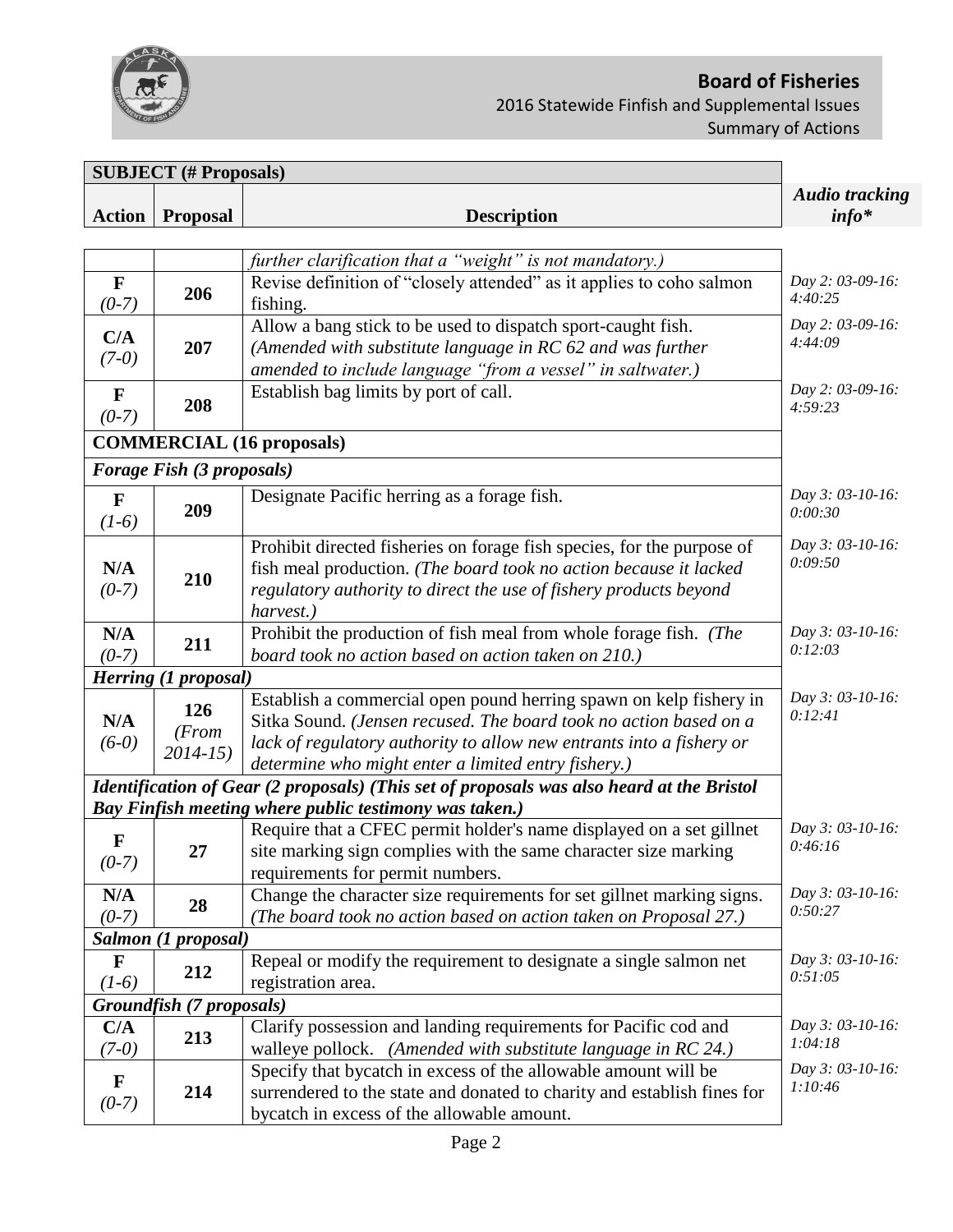

# **Board of Fisheries**  2016 Statewide Finfish and Supplemental Issues Summary of Actions

| <b>SUBJECT</b> (# Proposals)                                                   |                 |                                                                                                                                                                                                                                                                                                                                                  |                                   |  |  |  |
|--------------------------------------------------------------------------------|-----------------|--------------------------------------------------------------------------------------------------------------------------------------------------------------------------------------------------------------------------------------------------------------------------------------------------------------------------------------------------|-----------------------------------|--|--|--|
| <b>Action</b>                                                                  | <b>Proposal</b> | <b>Description</b>                                                                                                                                                                                                                                                                                                                               | <b>Audio tracking</b><br>$info^*$ |  |  |  |
|                                                                                |                 |                                                                                                                                                                                                                                                                                                                                                  |                                   |  |  |  |
| $\mathbf F$<br>$(0-7)$                                                         | 215             | Establish a 58' overall length limit for vessels participating in South<br>Alaska Peninsula parallel walleye pollock fishery using trawl<br>gear.                                                                                                                                                                                                | Day 3: 03-10-16:<br>1:21:03       |  |  |  |
| $\mathbf C$<br>$(6-1)$                                                         | 194             | Close all waters of Unalaska Bay to commercial fishing for<br>groundfish with pelagic trawl gear. (This proposal was heard at the<br>Alaska Peninsula / Chignik / Aleutian Islands Finfish meeting where<br>public testimony was taken.)                                                                                                         | Day 3: 03-10-16:<br>1:32:08       |  |  |  |
| $\mathbf{F}$<br>$(1-6)$                                                        | 216             | Establish a state waters walleye pollock purse seine fishery in<br>Southeast Alaska.                                                                                                                                                                                                                                                             | Day 3: 03-10-16:<br>2:09:07       |  |  |  |
| $\mathbf{F}$<br>$(0-7)$                                                        | 217             | Establish fishing season for walleye pollock that does not conflict<br>with salmon season.                                                                                                                                                                                                                                                       | Day 3: 03-10-16:<br>2:28:22       |  |  |  |
| C/A<br>$(7-0)$                                                                 | 218             | Establish state-waters walleye pollock jig fishery management plans<br>with guideline harvest levels deducted from total allowable catch<br>(TAC) for the Eastern Gulf of Alaska, Prince William Sound, Cook<br>Inlet, Kodiak, Chignik, South Alaska Peninsula and Bering Sea-<br>Aleutian Islands. (Amended with substitute language in RC 66.) | Day 3: 03-10-16:<br>2:35:32       |  |  |  |
| <b>Bristol Bay Erosion-Related, District Specific Provisions (2 proposals)</b> |                 |                                                                                                                                                                                                                                                                                                                                                  |                                   |  |  |  |
| C/A<br>$(6-1)$                                                                 | 59              | Revise boundaries of closed waters at Graveyard Point in the<br>Naknek-Kvichak District. (Amended with substitute language in RC<br>68.)                                                                                                                                                                                                         | Day 4: 03-11-16:<br>0:01:12       |  |  |  |
| C/A<br>$(7-0)$                                                                 | 63              | Change the seaward minimum distance between set gillnet gear in the<br>Clark's Point area in the Nushagak District. (Amended with<br>substitute language in $RC$ 70.)                                                                                                                                                                            | Day 4: 03-11-16:<br>0:25:15       |  |  |  |

\* The audio tracking information correlates with the meeting audio available at the bottom of each meeting page. The entry "*Day 3: 03-10-16*" indicates the meeting day. The start time indicates when board discussion on the proposal began according to the meeting audio.

#### **Miscellaneous Business:**

### **Draft policy on proposal review process (RC 52)**

The board discussed the draft proposal review process policy. The draft policy was an outcome of the Joint Board subcommittee's review of process changes that could save budget dollars. The policy would enlist the Board's Committee of the Committees to reduce proposal workload by creating consent agendas, recommending potential delegations to the department, and providing additional oversight on proposals. The board proposed significant edits to the document and plan to take it up at a teleconference later in the spring following adequate public notice.

### **Federal Subsistence Board letter re: MOU (RC 61)**

The board reviewed the recent USF&W Federal Subsistence Board's letter providing its *Day 4: 03-11-16:* 

*Day 4: 03-11-16: 0:43:49*

*1:29:38*